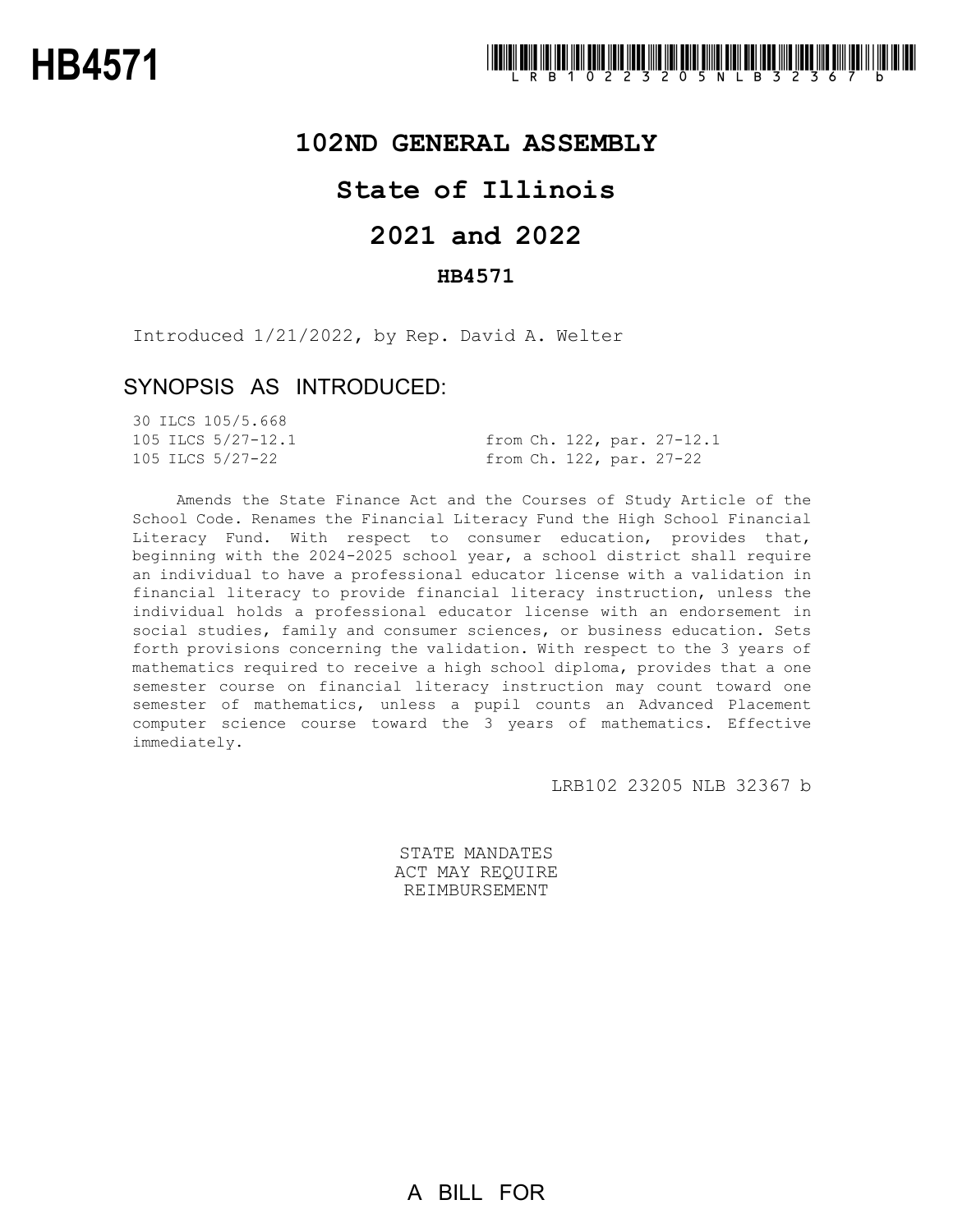AN ACT concerning education. 1

#### **Be it enacted by the People of the State of Illinois, represented in the General Assembly:** 2 3

Section 5. The State Finance Act is amended by changing Section 5.668 as follows: 4 5

(30 ILCS 105/5.668) Sec. 5.668. The High School Financial Literacy Fund. (Source: P.A. 94-929, eff. 6-26-06; 95-331, eff. 8-21-07.) 6 7 8

Section 10. The School Code is amended by changing Sections 27-12.1 and 27-22 as follows: 9 10

(105 ILCS 5/27-12.1) (from Ch. 122, par. 27-12.1) 11

Sec. 27-12.1. Consumer education. 12

(a) Pupils in the public schools in grades 9 through 12 shall be taught and be required to study courses which include instruction in the area of consumer education, including but not necessarily limited to (i) understanding the basic concepts of financial literacy, including consumer debt and installment purchasing (including credit scoring, managing credit debt, and completing a loan application), budgeting, savings and investing, banking (including balancing a checkbook, opening a deposit account, and the use of interest 13 14 15 16 17 18 19 20 21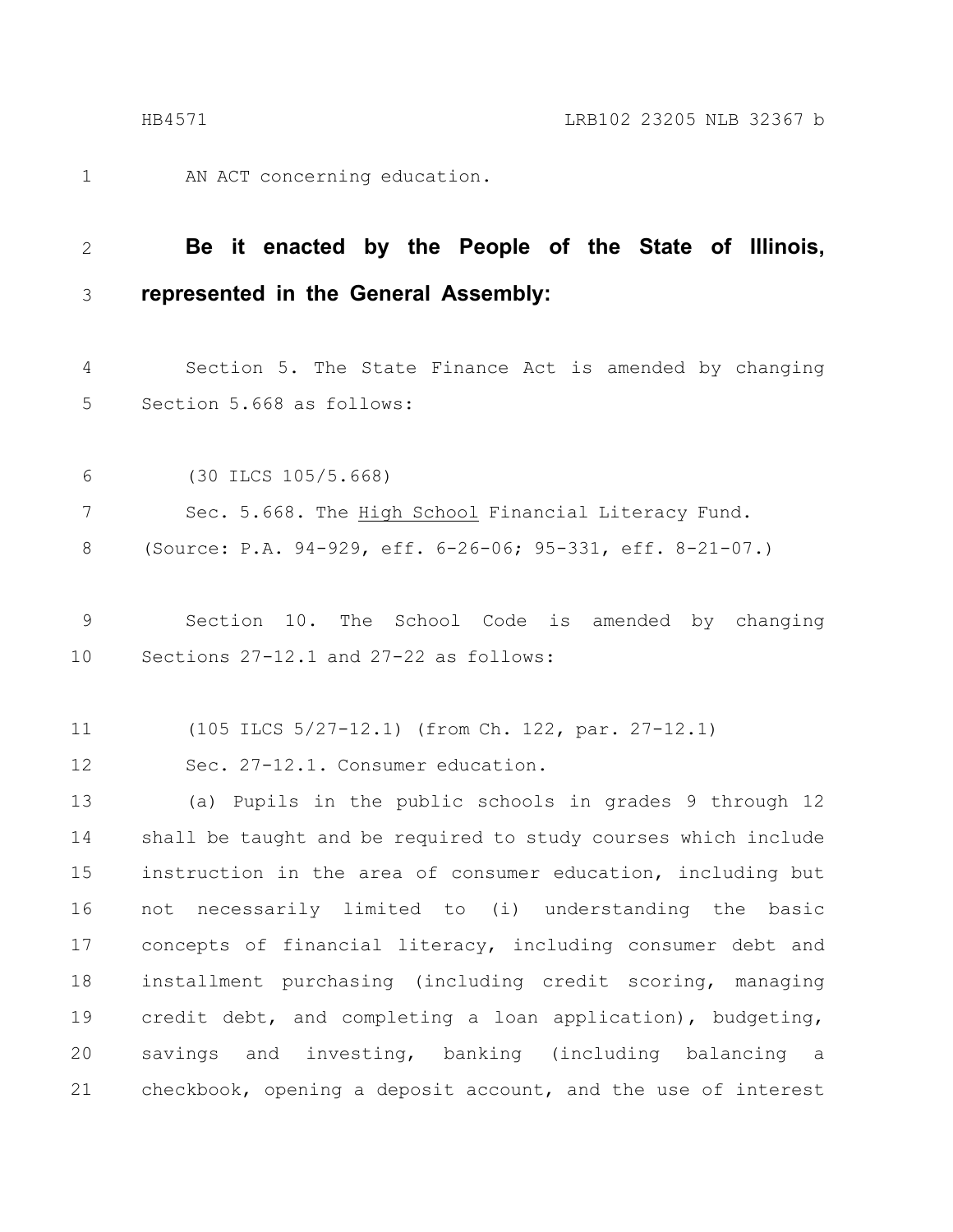HB4571 - 2 - LRB102 23205 NLB 32367 b

rates), understanding simple contracts, State and federal income taxes, personal insurance policies, the comparison of prices, higher education student loans, identity-theft security, and homeownership (including the basic process of obtaining a mortgage and the concepts of fixed and adjustable rate mortgages, subprime loans, and predatory lending), and (ii) understanding the roles of consumers interacting with agriculture, business, labor unions and government in formulating and achieving the goals of the mixed free enterprise system. The State Board of Education shall devise or approve the consumer education curriculum for grades 9 through 12 and specify the minimum amount of instruction to be devoted thereto. 1 2 3 4 5 6 7 8 9 10 11 12 13

 $(a-5)$  In this subsection  $(a-5)$ , "approved costs" means any costs necessary to meet the additional requirements adopted by the State Board of Education under this subsection (a-5). 14 15 16

Beginning with the 2024-2025 school year, a school district shall require an individual to have a professional educator license with a validation in financial literacy to provide financial literacy instruction under this Section, unless the individual holds a professional educator license with an endorsement in social studies, family and consumer sciences, or business education. 17 18 19 20 21 22 23

To obtain a validation in financial literacy, an individual shall hold a valid professional educator license and meet additional requirements for validation adopted by the 24 25 26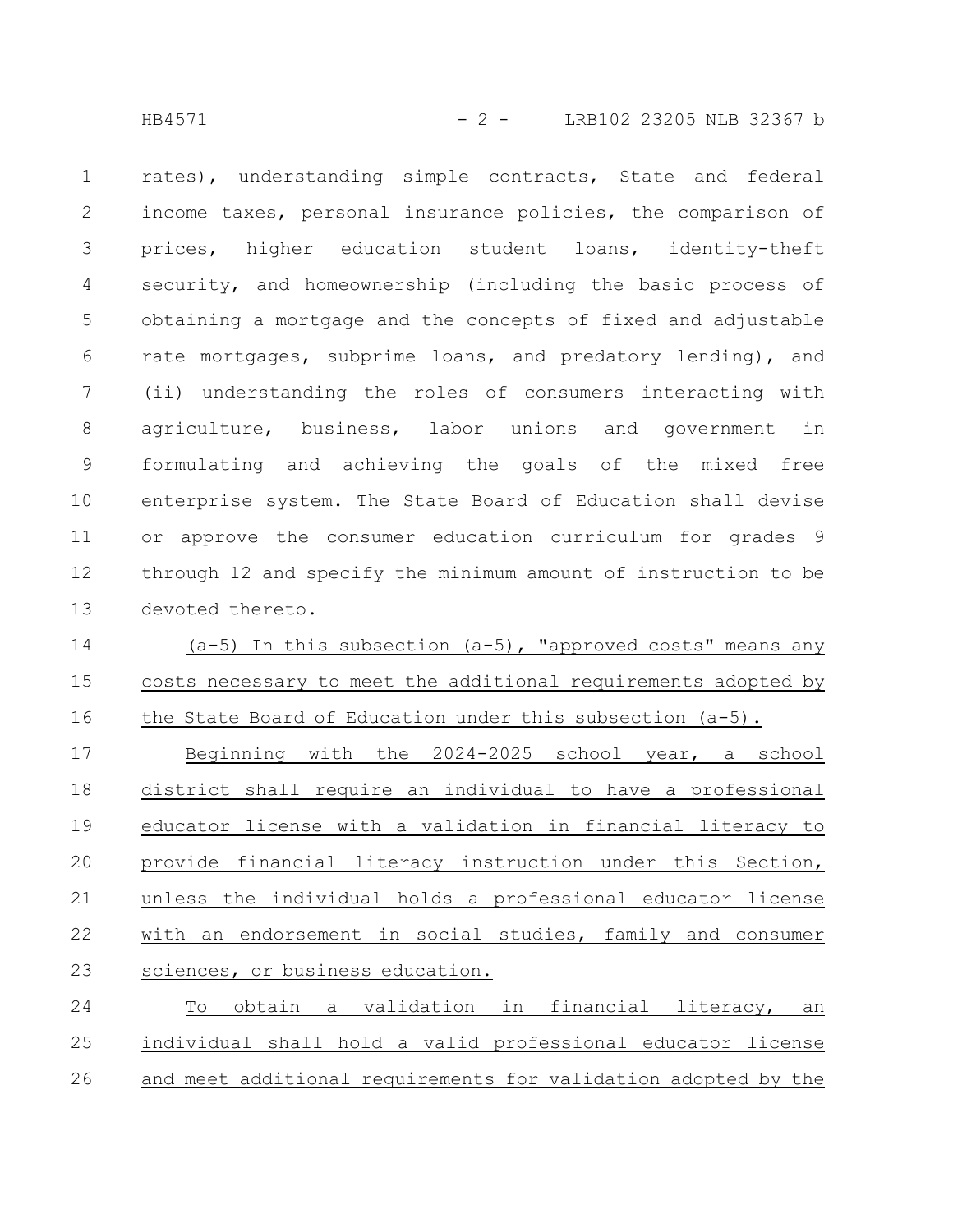State Board of Education. Prior to adopting rules to establish a financial literacy validation on a professional educator license, the State Board of Education shall establish and consult with an advisory committee of at least 4 classroom teachers and one expert in financial literacy instruction for classroom teachers. The classroom teachers on the advisory committee shall include representatives of mathematics teachers, social studies teachers, business teachers, and consumer sciences teachers. 1 2 3 4 5 6 7 8 9

Each school district shall cover the costs necessary for an individual employed by the district to receive a validation in financial literacy. The school district may seek reimbursement from the High School Financial Literacy Fund to cover the approved costs. 10 11 12 13 14

(b) (Blank). 15

(c) The High School Financial Literacy Fund is created as a special fund in the State treasury. State funds and private contributions for the promotion of financial literacy shall be deposited into the High School Financial Literacy Fund. All money in the High School Financial Literacy Fund shall be used, subject to appropriation, by the State Board of Education to award grants to school districts for the following: 16 17 18 19 20 21 22 23

(1) Defraying the costs of financial literacy training for teachers, including the approved costs, as defined in subsection (a-5) of this Section, of receiving a 24 25 26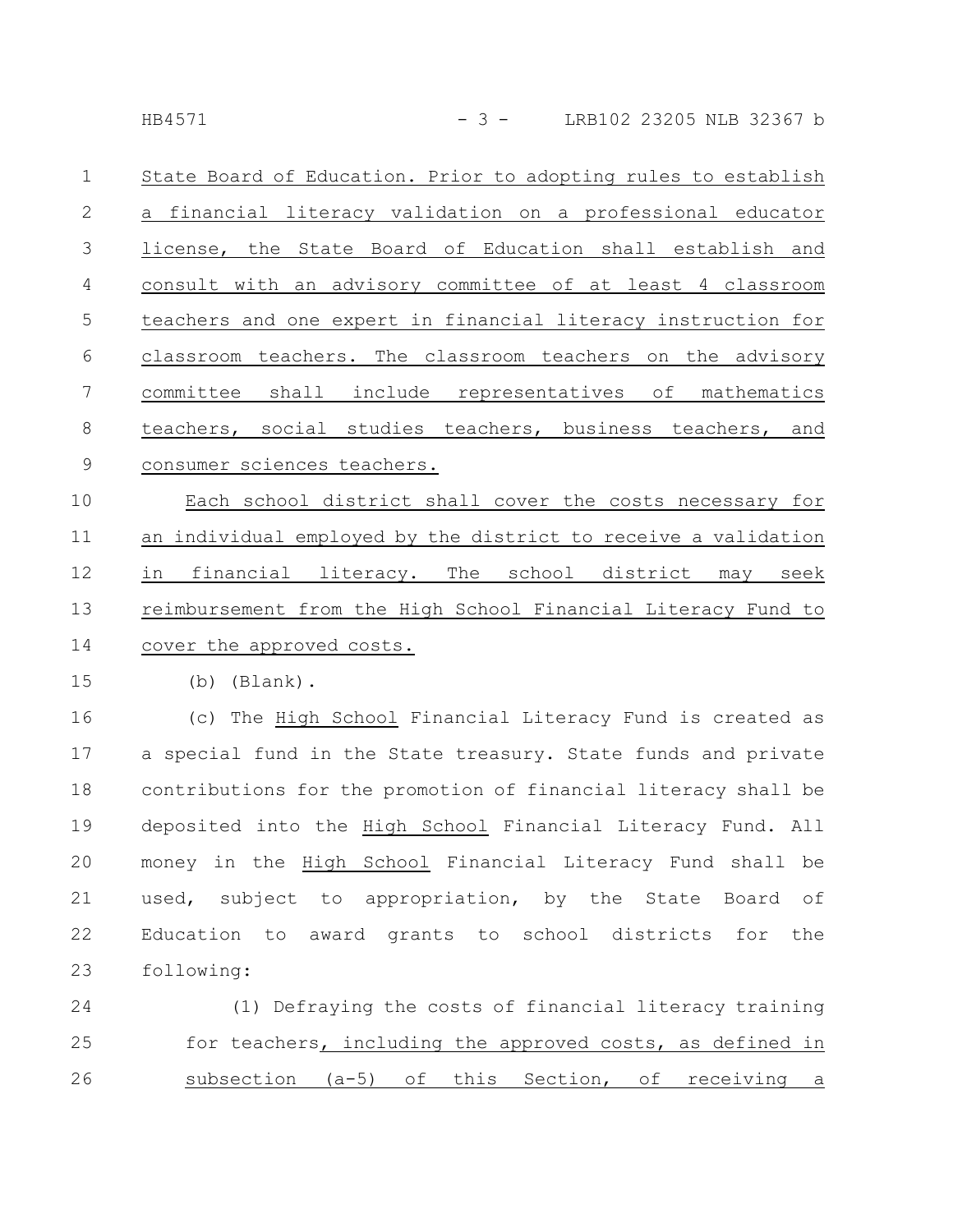validation under subsection (a-5) of this Section. Reimbursement under this paragraph (1) shall be the lesser of \$500 or the total approved costs incurred by the qualifying educator. (2) Rewarding a school or teacher who wins or achieves 1 2 3 4 5

results at a certain level of success in a financial literacy competition. 6 7

(3) Rewarding a student who wins or achieves results at a certain level of success in a financial literacy competition. 8 9 10

(4) Funding activities, including books, games, field trips, computers, and other activities, related to financial literacy education. 11 12 13

In awarding grants, every effort must be made to ensure that all geographic areas of the State are represented. 14 15

Each school district seeking reimbursement under paragraph (1) of this subsection (c) shall report to the State Board of Education, in a form and manner determined by the State Board of Education, the number of teachers employed by the school district who, during the reporting period, met the additional requirements adopted by the State Board of Education for a validation in financial literacy. If moneys in the High School Financial Literacy Fund are insufficient to cover all requests for reimbursement under paragraph (1) of this subsection (c), the State Board of Education may limit the number of teachers for which a school district may request reimbursement or may 16 17 18 19 20 21 22 23 24 25 26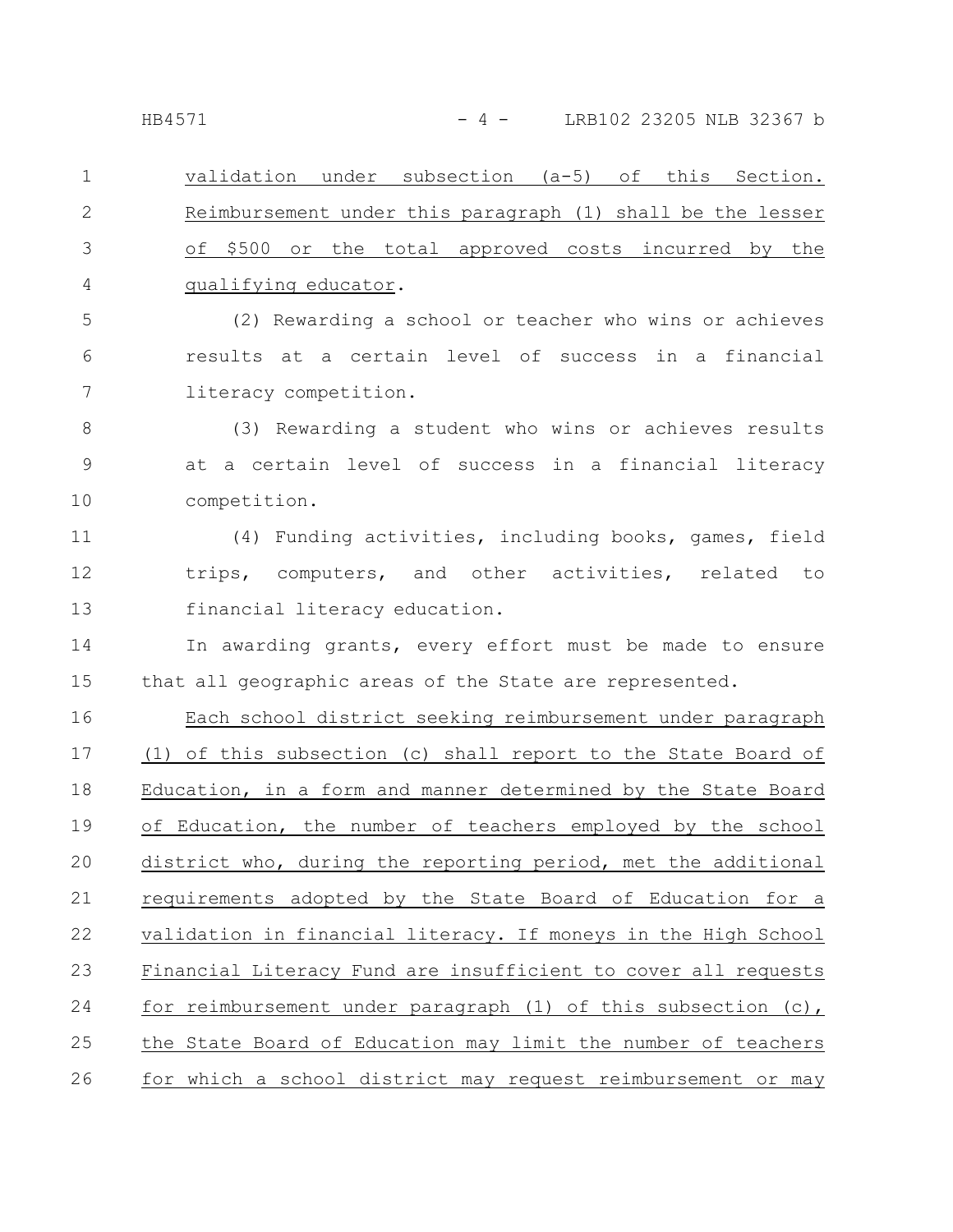#### prorate reimbursement amounts as necessary to pay all reimbursement requests. 1 2

(d) A school board may establish a special fund in which to receive public funds and private contributions for the promotion of financial literacy. Money in the fund shall be used for the following: 3 4 5 6

(1) Defraying the costs of financial literacy training for teachers. 7 8

(2) Rewarding a school or teacher who wins or achieves results at a certain level of success in a financial literacy competition. 9 10 11

(3) Rewarding a student who wins or achieves results at a certain level of success in a financial literacy competition. 12 13 14

(4) Funding activities, including books, games, field trips, computers, and other activities, related to financial literacy education. 15 16 17

(e) The State Board of Education, upon the next comprehensive review of the Illinois Learning Standards, is urged to include the basic principles of personal insurance policies and understanding simple contracts. 18 19 20 21

(Source: P.A. 99-284, eff. 8-5-15.) 22

(105 ILCS 5/27-22) (from Ch. 122, par. 27-22) 23

(Text of Section from P.A. 101-654, Article 50, Section  $50 - 5)$ 24 25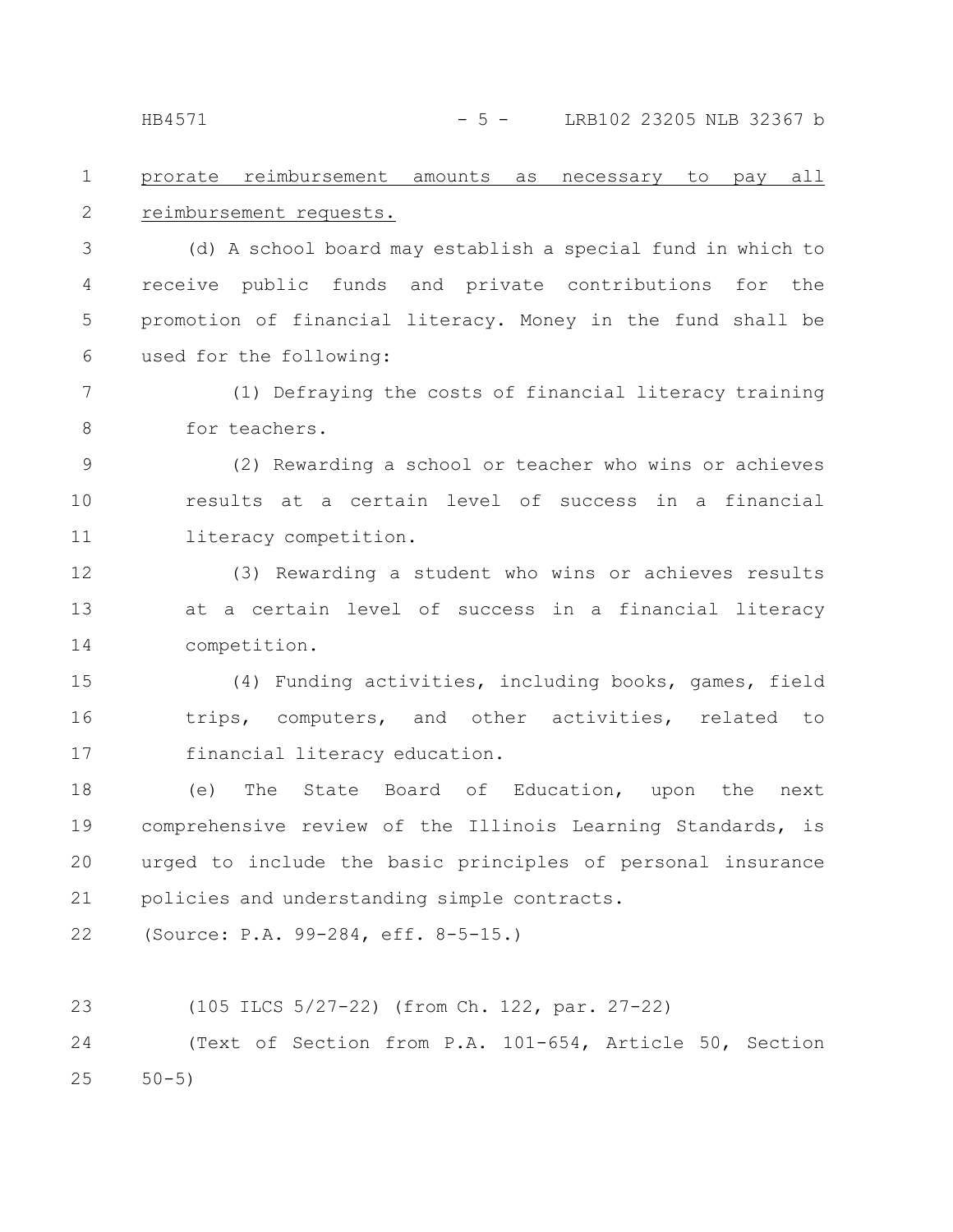HB4571 - 6 - LRB102 23205 NLB 32367 b

Sec. 27-22. Required high school courses. 1

(a) (Blank). 2

- (b) (Blank). 3
- (c) (Blank). 4
- (d) (Blank). 5

(e) Through the 2023-2024 school year, as a prerequisite to receiving a high school diploma, each pupil entering the 9th grade must, in addition to other course requirements, successfully complete all of the following courses: 6 7 8 9

10

(1) Four years of language arts.

(2) Two years of writing intensive courses, one of which must be English and the other of which may be English or any other subject. When applicable, writing-intensive courses may be counted towards the fulfillment of other graduation requirements. 11 12 13 14 15

(3) Three years of mathematics, one of which must be Algebra I, one of which must include geometry content, and one of which may be an Advanced Placement computer science course. A mathematics course that includes geometry content may be offered as an integrated, applied, interdisciplinary, or career and technical education course that prepares a student for a career readiness path. A one semester course on financial literacy may count toward one semester of mathematics under this subdivision (3), unless a pupil counts an Advanced Placement computer science course toward the 3 years of 16 17 18 19 20 21 22 23 24 25 26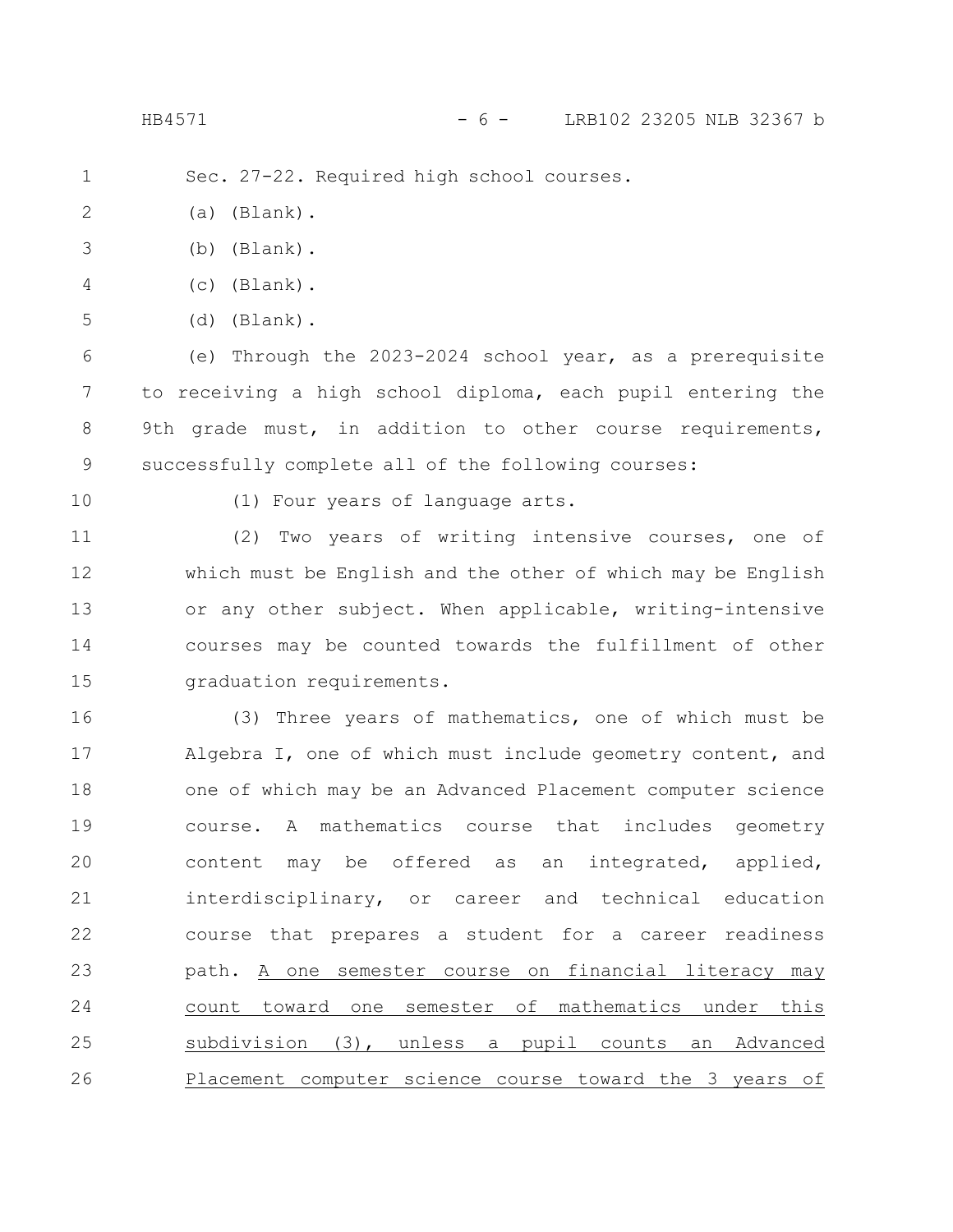### mathematics required under this subdivision (3).

1 2

(4) Two years of science.

(5) Two years of social studies, of which at least one year must be history of the United States or a combination of history of the United States and American government and, beginning with pupils entering the 9th grade in the 2016-2017 school year and each school year thereafter, at least one semester must be civics, which shall help young people acquire and learn to use the skills, knowledge, and attitudes that will prepare them to be competent and responsible citizens throughout their lives. Civics course content shall focus on government institutions, the discussion of current and controversial issues, service learning, and simulations of the democratic process. School districts may utilize private funding available for the purposes of offering civics education. 3 4 5 6 7 8 9 10 11 12 13 14 15 16

(6) One year chosen from (A) music, (B) art, (C) foreign language, which shall be deemed to include American Sign Language, or (D) vocational education. 17 18 19

(e-5) Beginning with the 2024-2025 school year, as a prerequisite to receiving a high school diploma, each pupil entering the 9th grade must, in addition to other course requirements, successfully complete all of the following courses: 20 21 22 23 24

25

(1) Four years of language arts.

26

(2) Two years of writing intensive courses, one of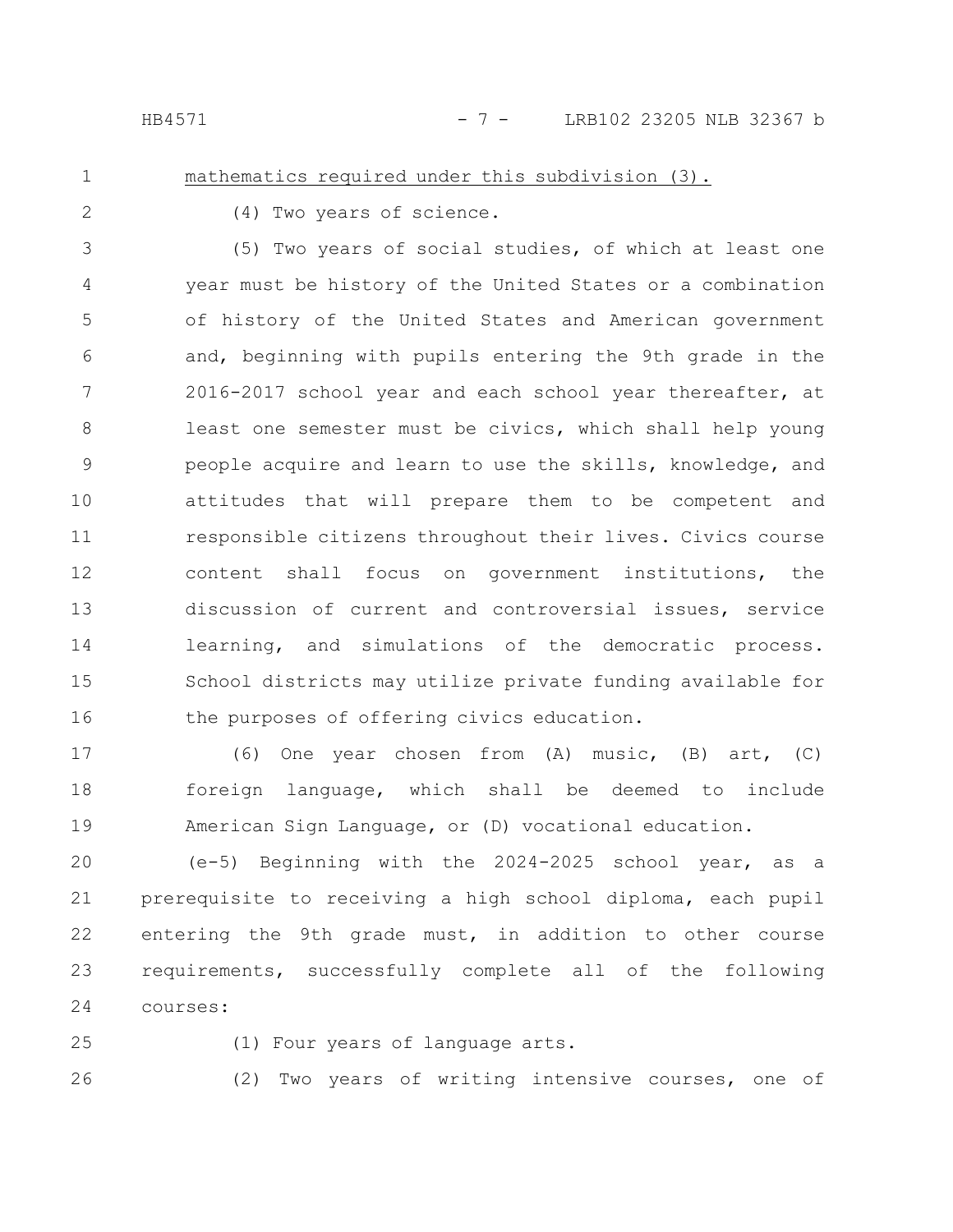which must be English and the other of which may be English or any other subject. If applicable, writing-intensive courses may be counted toward the fulfillment of other graduation requirements. 1 2 3 4

(3) Three years of mathematics, one of which must be Algebra I, one of which must include geometry content, and one of which may be an Advanced Placement computer science course. A mathematics course that includes geometry content may be offered as an integrated, applied, interdisciplinary, or career and technical education course that prepares a student for a career readiness path. A one semester course on financial literacy may count toward one semester of mathematics under this subdivision (3), unless a pupil counts an Advanced Placement computer science course toward the 3 years of mathematics required under this subdivision (3). 5 6 7 8 9 10 11 12 13 14 15 16

17

(4) Two years of laboratory science.

(5) Two years of social studies, of which at least one year must be history of the United States or a combination of history of the United States and American government and at least one semester must be civics, which shall help young people acquire and learn to use the skills, knowledge, and attitudes that will prepare them to be competent and responsible citizens throughout their lives. Civics course content shall focus on government institutions, the discussion of current and controversial 18 19 20 21 22 23 24 25 26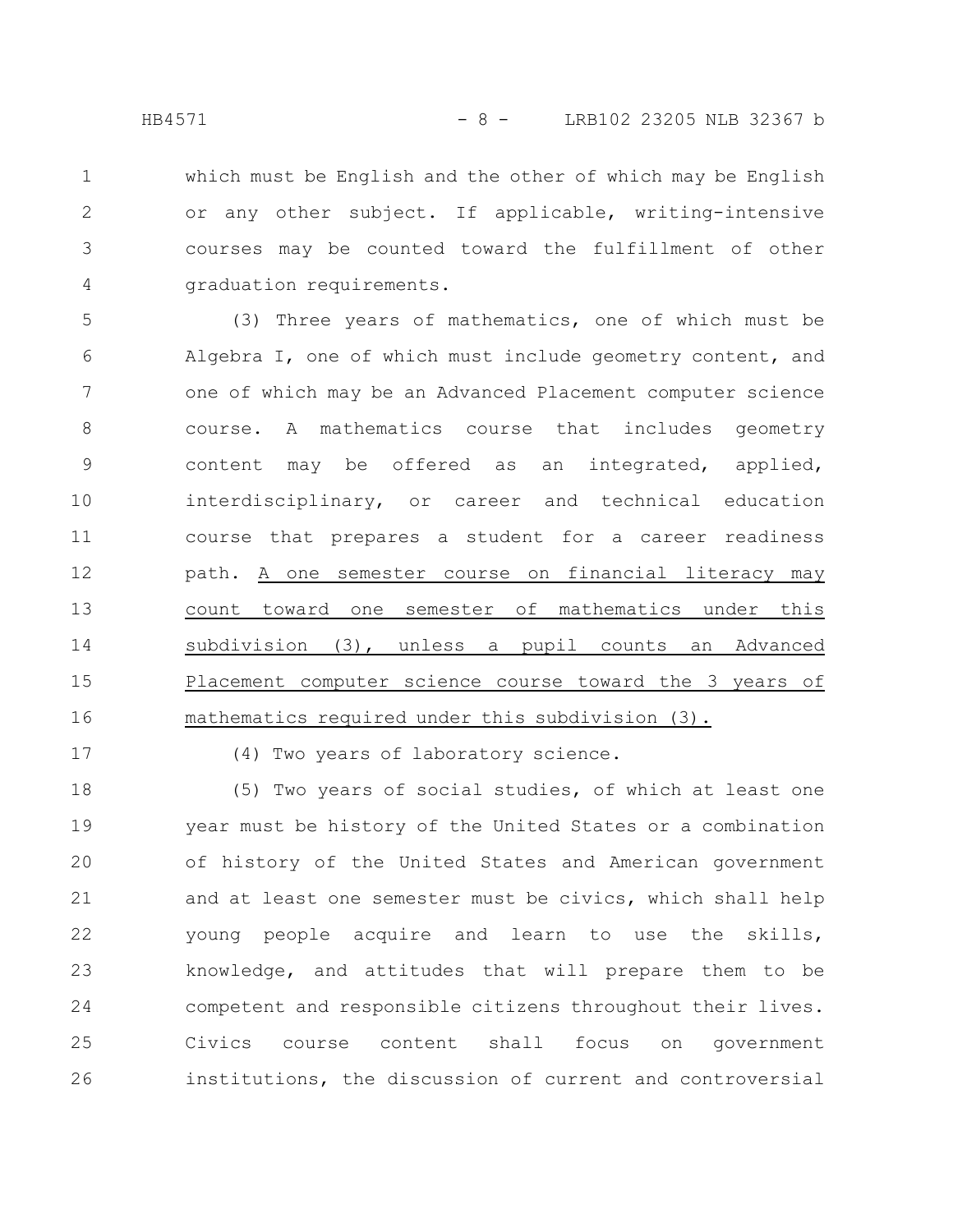issues, service learning, and simulations of the democratic process. School districts may utilize private funding available for the purposes of offering civics education. 1 2 3 4

(6) One year chosen from (A) music, (B) art, (C) foreign language, which shall be deemed to include American Sign Language, or (D) vocational education. 5 6 7

(e-10) Beginning with the 2028-2029 school year, as a prerequisite to receiving a high school diploma, each pupil entering the 9th grade must, in addition to other course requirements, successfully complete 2 years of foreign language courses, which may include American Sign Language. A pupil may choose a third year of foreign language to satisfy the requirement under subdivision paragraph (6) of subsection  $(e-5)$ . 8 9 10 11 12 13 14 15

(f) The State Board of Education shall develop and inform school districts of standards for writing-intensive coursework. 16 17 18

(f-5) If a school district offers an Advanced Placement computer science course to high school students, then the school board must designate that course as equivalent to a high school mathematics course and must denote on the student's transcript that the Advanced Placement computer science course qualifies as a mathematics-based, quantitative course for students in accordance with subdivision (3) of subsection (e) of this Section. 19 20 21 22 23 24 25 26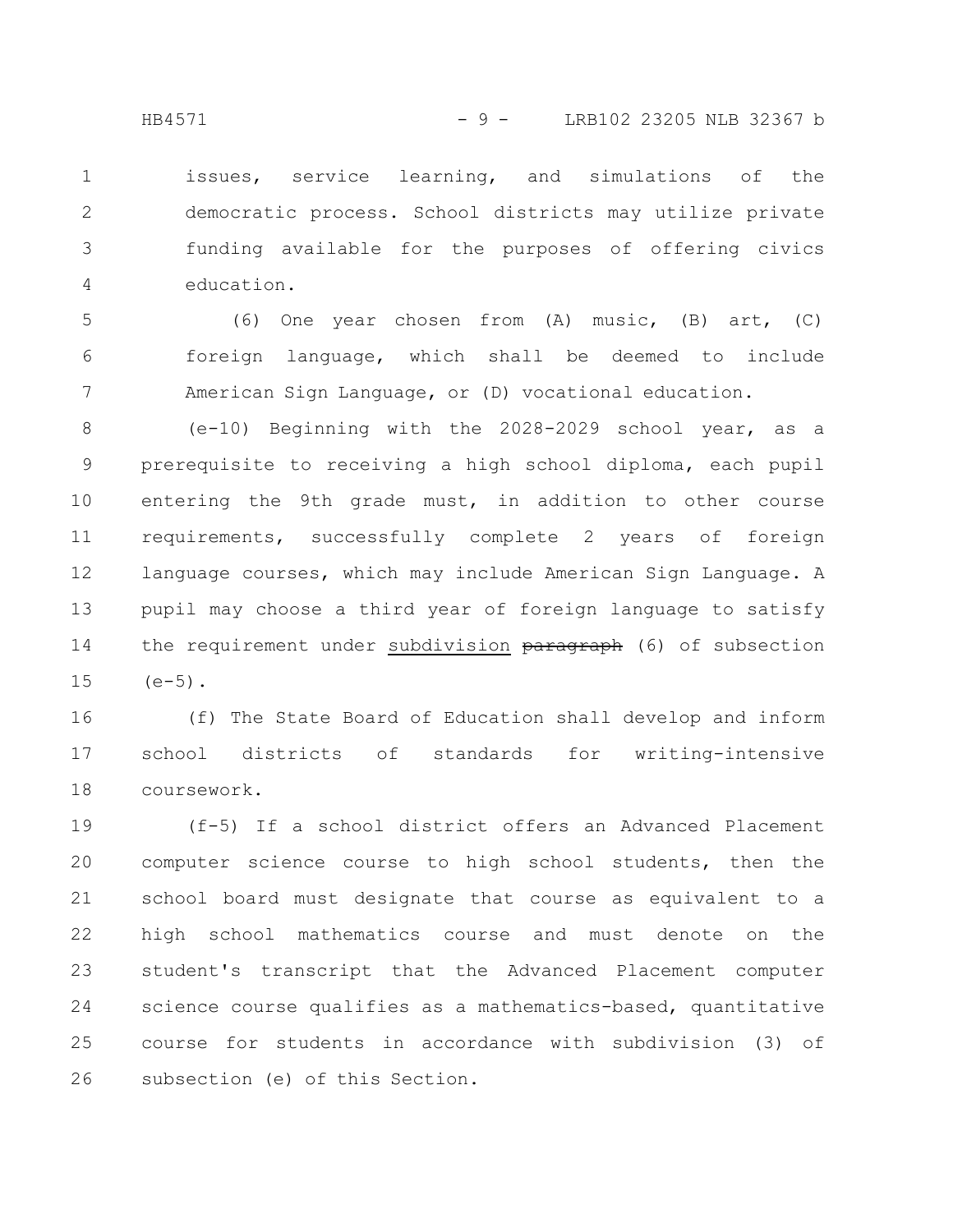(g) This amendatory Act of 1983 does not apply to pupils entering the 9th grade in 1983-1984 school year and prior school years or to students with disabilities whose course of study is determined by an individualized education program. 1 2 3 4

This amendatory Act of the 94th General Assembly does not apply to pupils entering the 9th grade in the 2004-2005 school year or a prior school year or to students with disabilities whose course of study is determined by an individualized education program. 5 6 7 8 9

Subsection (e-5) does not apply to pupils entering the 9th grade in the 2023-2024 school year or a prior school year or to students with disabilities whose course of study is determined by an individualized education program. Subsection (e-10) does not apply to pupils entering the 9th grade in the 2027-2028 school year or a prior school year or to students with disabilities whose course of study is determined by an individualized education program. 10 11 12 13 14 15 16 17

(h) The provisions of this Section are subject to the provisions of Section 27-22.05 of this Code and the Postsecondary and Workforce Readiness Act. 18 19 20

(i) The State Board of Education may adopt rules to modify the requirements of this Section for any students enrolled in grades 9 through 12 if the Governor has declared a disaster due to a public health emergency pursuant to Section 7 of the Illinois Emergency Management Agency Act. 21 22 23 24 25

(Source: P.A. 100-443, eff. 8-25-17; 101-464, eff. 1-1-20; 26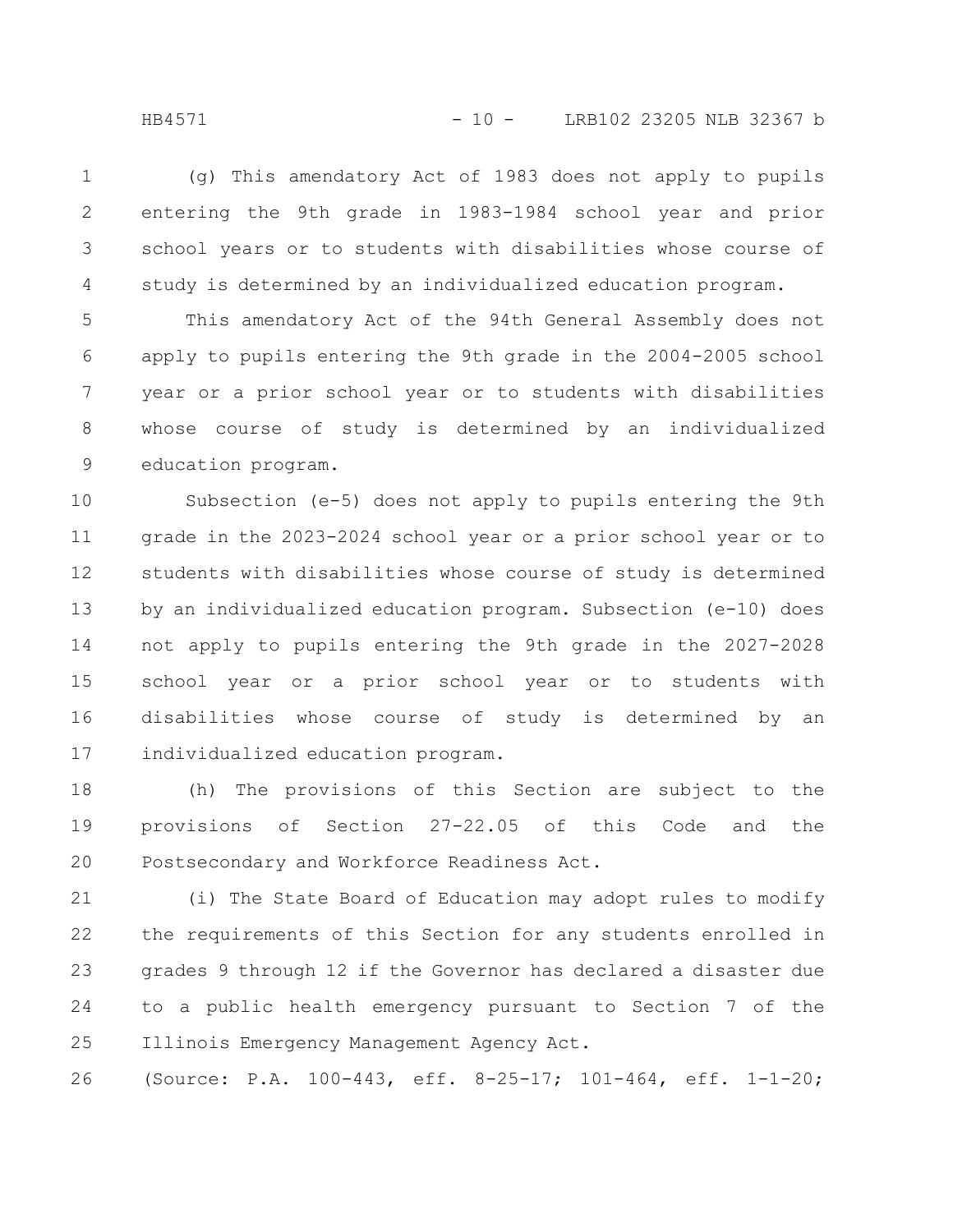101-643, eff. 6-18-20; 101-654, Article 50, Section 50-5, eff.  $3-8-21.$ (Text of Section from P.A. 101-654, Article 60, Section 60-5) Sec. 27-22. Required high school courses. (a) (Blank). (b) (Blank). (c) (Blank). (d) (Blank). (e) As a prerequisite to receiving a high school diploma, each pupil entering the 9th grade must, in addition to other course requirements, successfully complete all of the following courses: (1) Four years of language arts. (2) Two years of writing intensive courses, one of which must be English and the other of which may be English or any other subject. When applicable, writing-intensive courses may be counted towards the fulfillment of other graduation requirements. (3) Three years of mathematics, one of which must be Algebra I, one of which must include geometry content, and one of which may be an Advanced Placement computer science course. A mathematics course that includes geometry content may be offered as an integrated, applied, interdisciplinary, or career and technical education 1 2 3 4 5 6 7 8 9 10 11 12 13 14 15 16 17 18 19 20 21 22 23 24 25 HB4571 - 11 - LRB102 23205 NLB 32367 b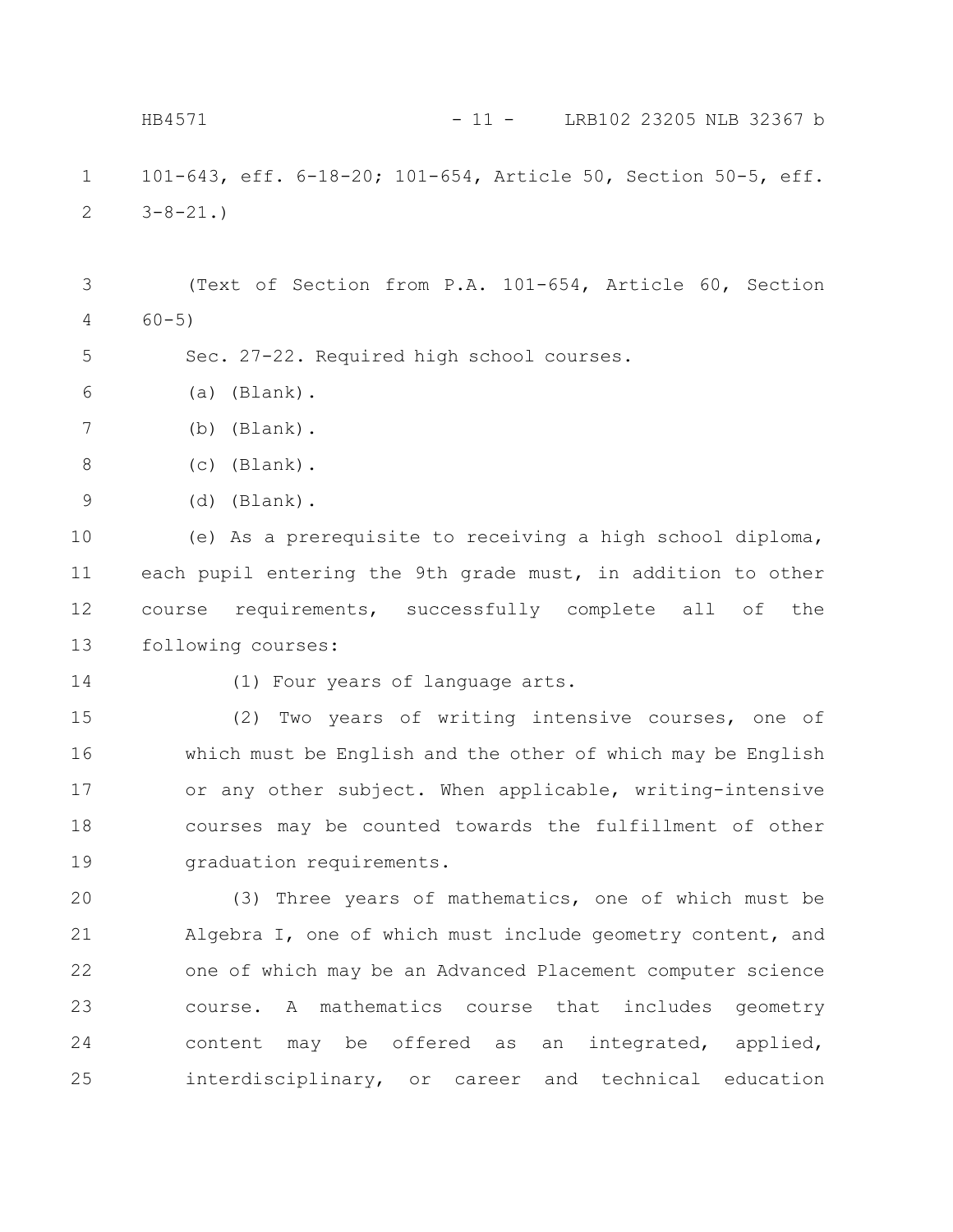HB4571 - 12 - LRB102 23205 NLB 32367 b

course that prepares a student for a career readiness path. A one semester course on financial literacy may count toward one semester of mathematics under this subdivision (3), unless a pupil counts an Advanced Placement computer science course toward the 3 years of mathematics required under this subdivision (3). 1 2 3 4 5 6

(3.5) For pupils entering the 9th grade in the 2022-2023 school year and each school year thereafter, one year of a course that includes intensive instruction in computer literacy, which may be English, social studies, or any other subject and which may be counted toward the fulfillment of other graduation requirements. 7 8 9 10 11 12

13

(4) Two years of science.

(5) Two years of social studies, of which at least one year must be history of the United States or a combination of history of the United States and American government and, beginning with pupils entering the 9th grade in the 2016-2017 school year and each school year thereafter, at least one semester must be civics, which shall help young people acquire and learn to use the skills, knowledge, and attitudes that will prepare them to be competent and responsible citizens throughout their lives. Civics course content shall focus on government institutions, the discussion of current and controversial issues, service learning, and simulations of the democratic process. School districts may utilize private funding available for 14 15 16 17 18 19 20 21 22 23 24 25 26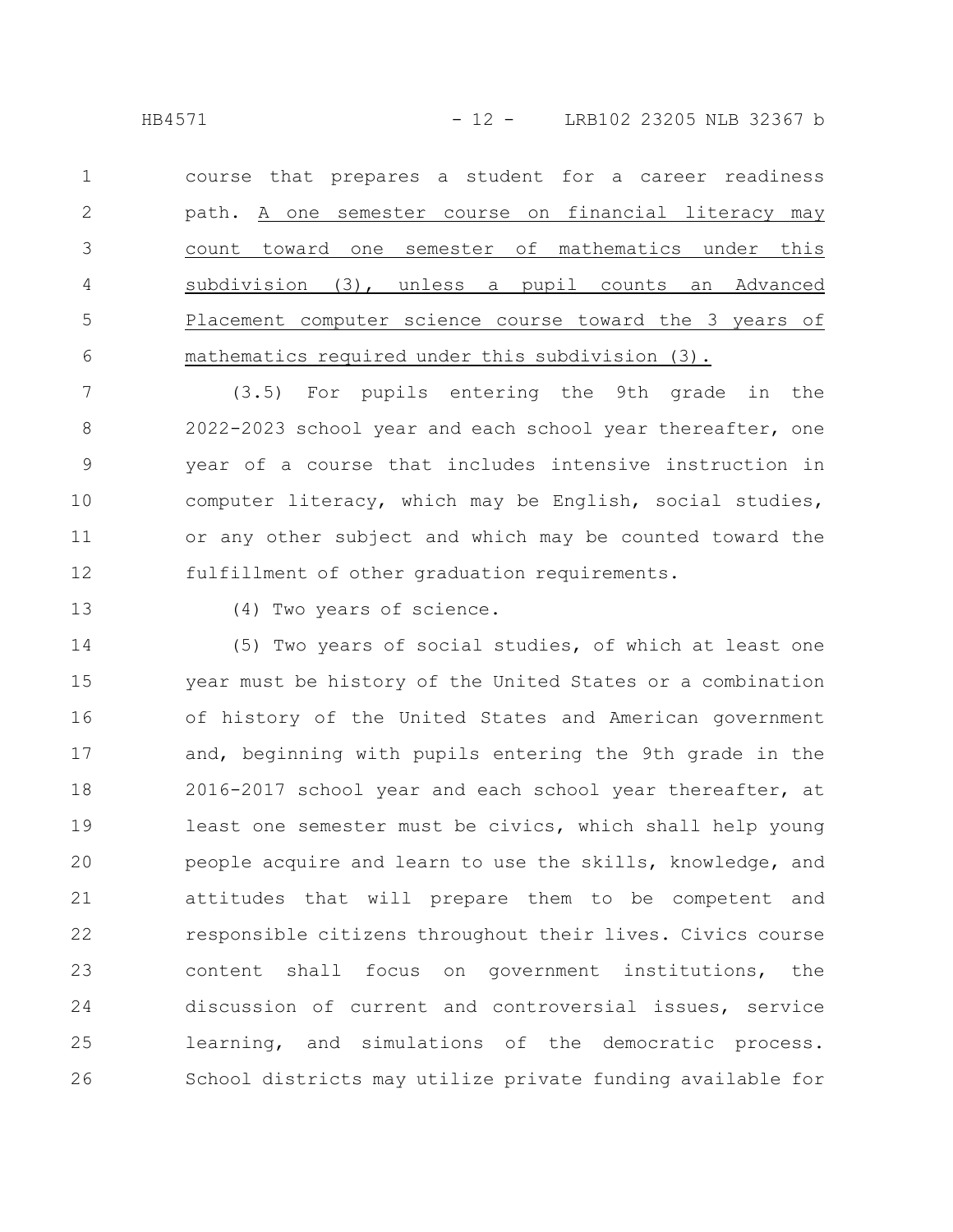HB4571 - 13 - LRB102 23205 NLB 32367 b

1

the purposes of offering civics education.

(6) One year chosen from (A) music, (B) art, (C) foreign language, which shall be deemed to include American Sign Language, or (D) vocational education. 2 3 4

(f) The State Board of Education shall develop and inform school districts of standards for writing-intensive coursework. 5 6 7

(f-5) If a school district offers an Advanced Placement computer science course to high school students, then the school board must designate that course as equivalent to a high school mathematics course and must denote on the student's transcript that the Advanced Placement computer science course qualifies as a mathematics-based, quantitative course for students in accordance with subdivision (3) of subsection (e) of this Section. 8 9 10 11 12 13 14 15

(g) This amendatory Act of 1983 does not apply to pupils entering the 9th grade in 1983-1984 school year and prior school years or to students with disabilities whose course of study is determined by an individualized education program. 16 17 18 19

This amendatory Act of the 94th General Assembly does not apply to pupils entering the 9th grade in the 2004-2005 school year or a prior school year or to students with disabilities whose course of study is determined by an individualized education program. 20 21 22 23 24

This amendatory Act of the 101st General Assembly does not apply to pupils entering the 9th grade in the 2021-2022 school 25 26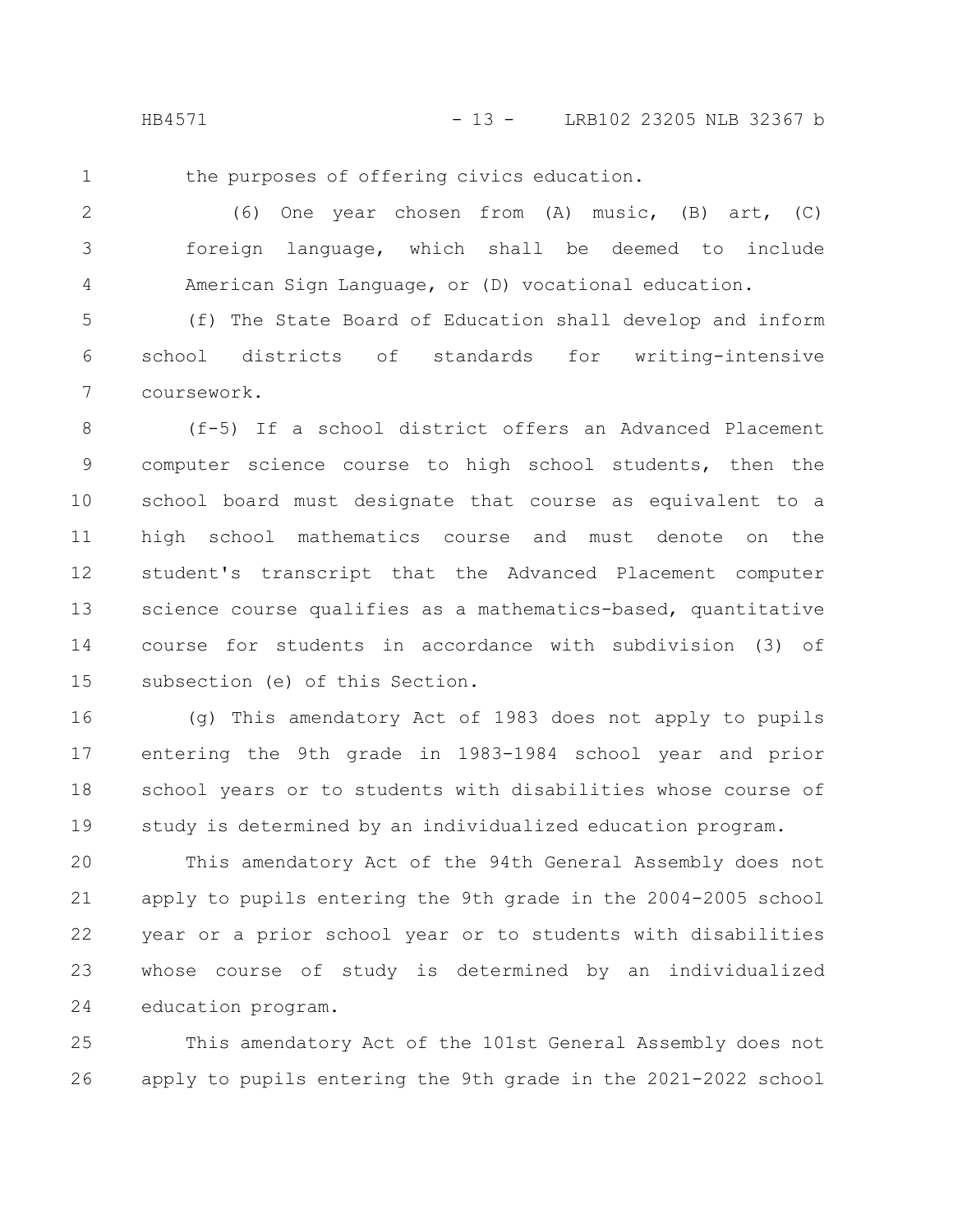year or a prior school year or to students with disabilities whose course of study is determined by an individualized education program. 1 2 3

(h) The provisions of this Section are subject to the provisions of Section 27-22.05 of this Code and the Postsecondary and Workforce Readiness Act. 4 5 6

(i) The State Board of Education may adopt rules to modify the requirements of this Section for any students enrolled in grades 9 through 12 if the Governor has declared a disaster due to a public health emergency pursuant to Section 7 of the Illinois Emergency Management Agency Act. 7 8 9 10 11

(Source: P.A. 100-443, eff. 8-25-17; 101-464, eff. 1-1-20; 101-643, eff. 6-18-20; 101-654, Article 60, Section 60-5, eff.  $3 - 8 - 21.$ 12 13 14

- (Text of Section from P.A. 102-366) 15
- Sec. 27-22. Required high school courses. 16
- (a) (Blank). 17
- (b) (Blank). 18
- (c) (Blank). 19
- (d) (Blank). 20

(e) As a prerequisite to receiving a high school diploma, each pupil entering the 9th grade must, in addition to other course requirements, successfully complete all of the following courses: 21 22 23 24

(1) Four years of language arts. 25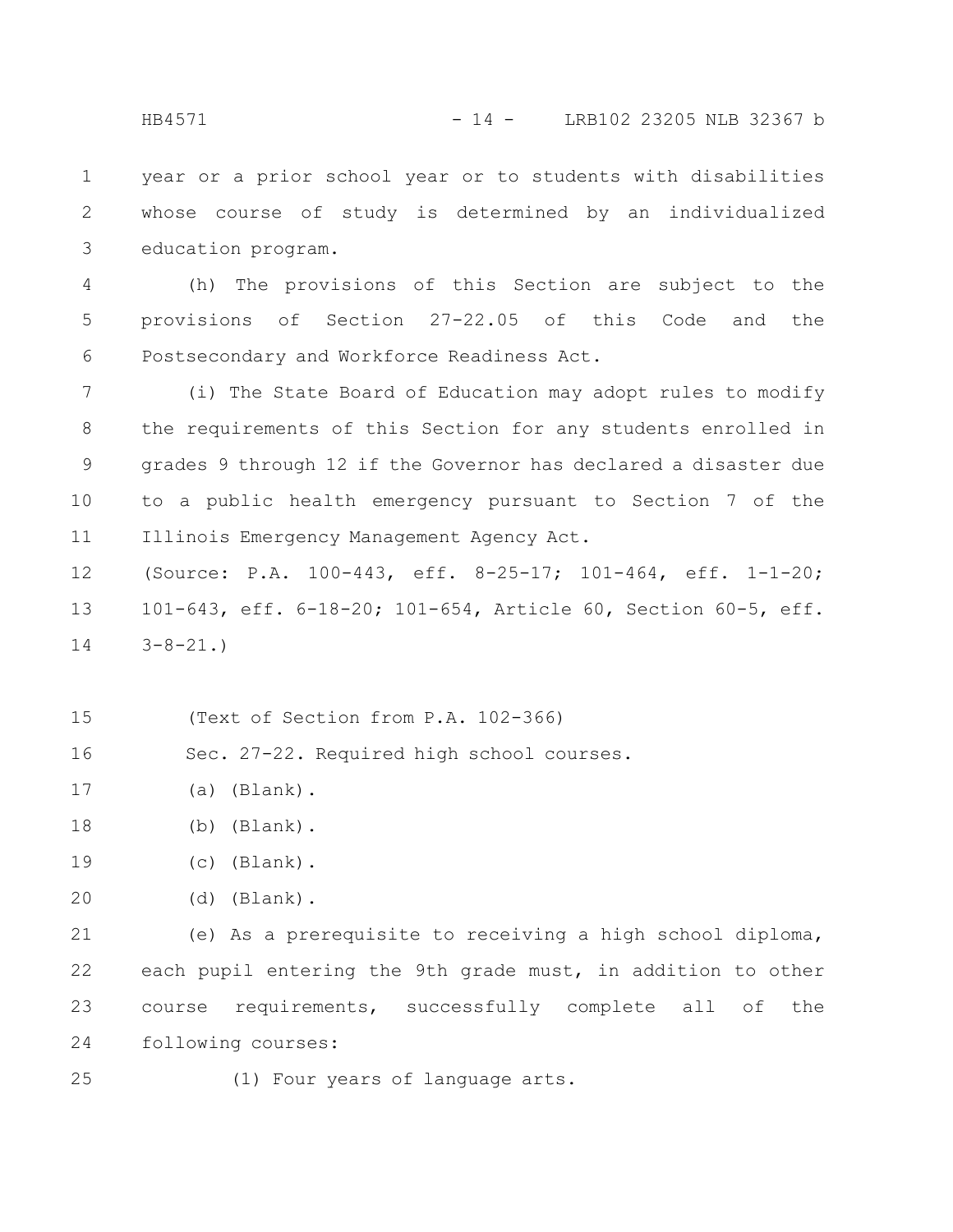(2) Two years of writing intensive courses, one of which must be English and the other of which may be English or any other subject. When applicable, writing-intensive courses may be counted towards the fulfillment of other graduation requirements. 1 2 3 4 5

(3) Three years of mathematics, one of which must be Algebra I, one of which must include geometry content, and one of which may be an Advanced Placement computer science course. A mathematics course that includes geometry content may be offered as an integrated, applied, interdisciplinary, or career and technical education course that prepares a student for a career readiness path. A one semester course on financial literacy may count toward one semester of mathematics under this subdivision (3), unless a pupil counts an Advanced Placement computer science course toward the 3 years of mathematics required under this subdivision (3). 6 7 8 9 10 11 12 13 14 15 16 17

18

(4) Two years of science.

(5) Two years of social studies, of which at least one year must be history of the United States or a combination of history of the United States and American government and, beginning with pupils entering the 9th grade in the 2016-2017 school year and each school year thereafter, at least one semester must be civics, which shall help young people acquire and learn to use the skills, knowledge, and attitudes that will prepare them to be competent and 19 20 21 22 23 24 25 26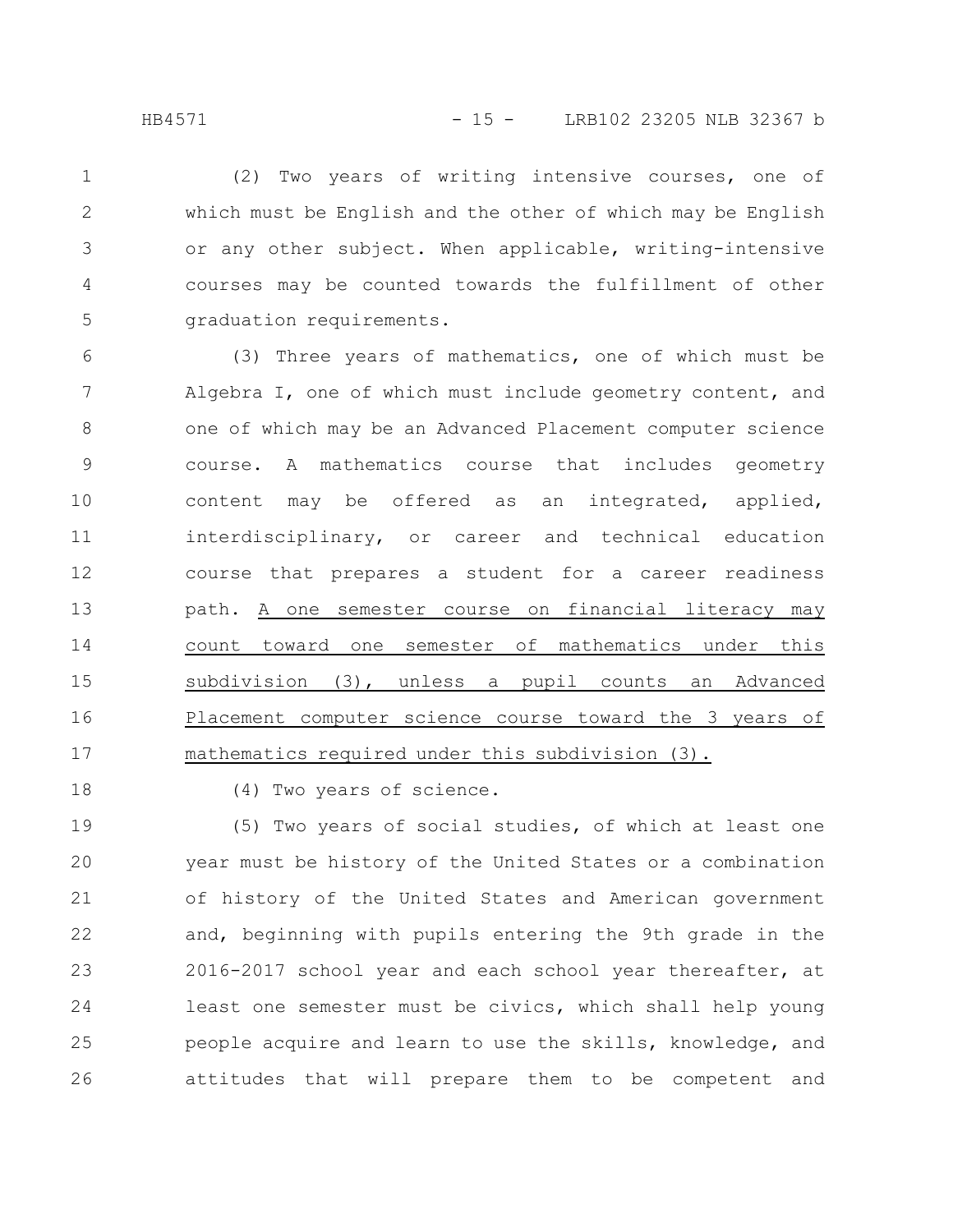responsible citizens throughout their lives. Civics course content shall focus on government institutions, the discussion of current and controversial issues, service learning, and simulations of the democratic process. School districts may utilize private funding available for the purposes of offering civics education. Beginning with pupils entering the 9th grade in the 2021-2022 school year and each school year thereafter, one semester, or part of one semester, may include a financial literacy course. However, a financial literacy course used to satisfy the course requirements under subdivision (3) may not be used to satisfy the course requirements under this subdivision (5). 1 2 3 4 5 6 7 8 9 10 11 12 13

(6) One year chosen from (A) music, (B) art, (C) foreign language, which shall be deemed to include American Sign Language, or (D) vocational education. 14 15 16

(f) The State Board of Education shall develop and inform school districts of standards for writing-intensive coursework. 17 18 19

(f-5) If a school district offers an Advanced Placement computer science course to high school students, then the school board must designate that course as equivalent to a high school mathematics course and must denote on the student's transcript that the Advanced Placement computer science course qualifies as a mathematics-based, quantitative course for students in accordance with subdivision (3) of 20 21 22 23 24 25 26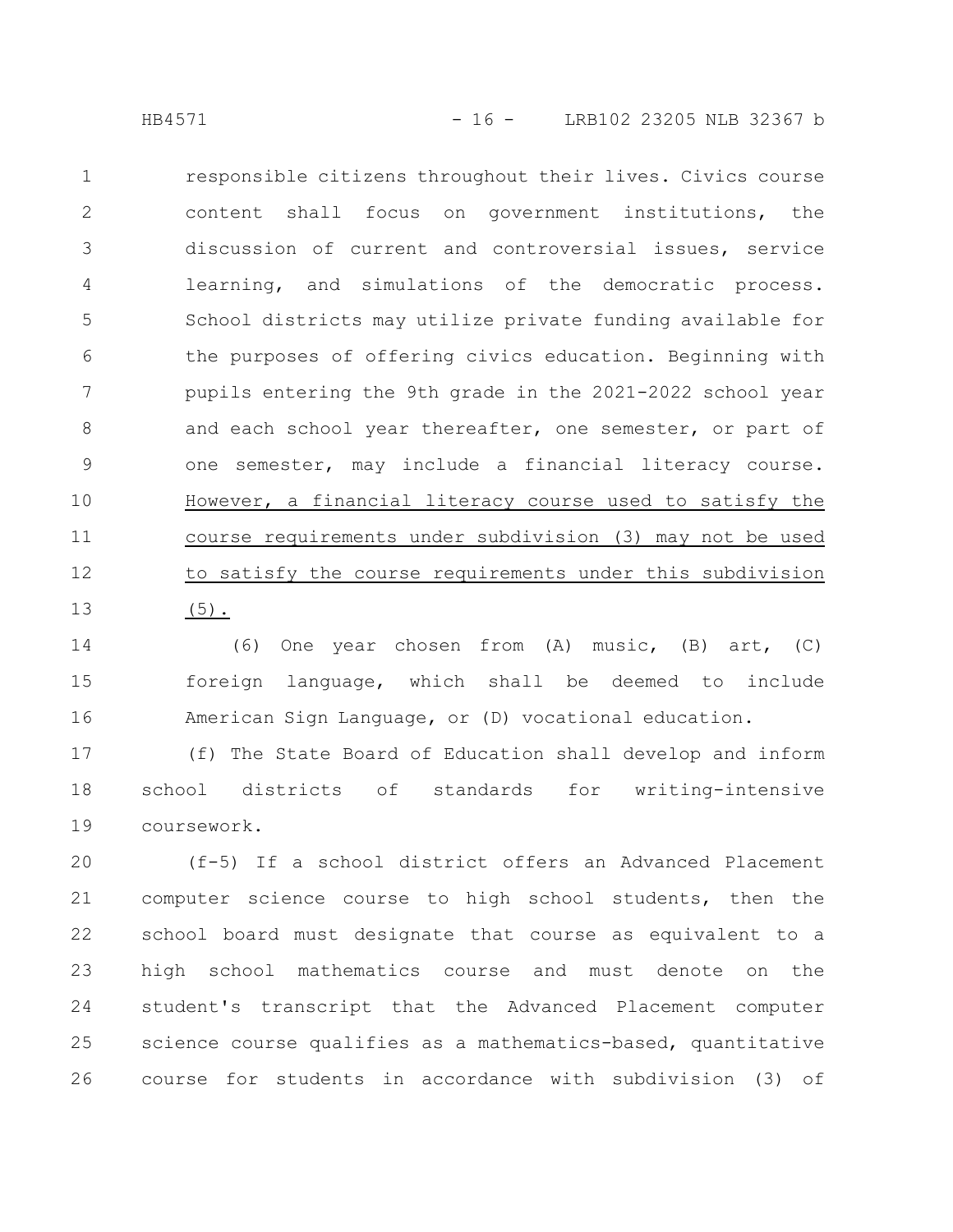HB4571 - 17 - LRB102 23205 NLB 32367 b

subsection (e) of this Section. 1

(g) This amendatory Act of 1983 does not apply to pupils entering the 9th grade in 1983-1984 school year and prior school years or to students with disabilities whose course of study is determined by an individualized education program. 2 3 4 5

This amendatory Act of the 94th General Assembly does not apply to pupils entering the 9th grade in the 2004-2005 school year or a prior school year or to students with disabilities whose course of study is determined by an individualized education program. 6 7 8 9 10

(h) The provisions of this Section are subject to the provisions of Section 27-22.05 of this Code and the Postsecondary and Workforce Readiness Act. 11 12 13

(i) The State Board of Education may adopt rules to modify the requirements of this Section for any students enrolled in grades 9 through 12 if the Governor has declared a disaster due to a public health emergency pursuant to Section 7 of the Illinois Emergency Management Agency Act. 14 15 16 17 18

(Source: P.A. 101-464, eff. 1-1-20; 101-643, eff. 6-18-20; 102-366, eff. 8-13-21.) 19 20

(Text of Section from P.A. 102-551) 21

Sec. 27-22. Required high school courses. 22

(a) (Blank). 23

(b) (Blank). 24

(c) (Blank). 25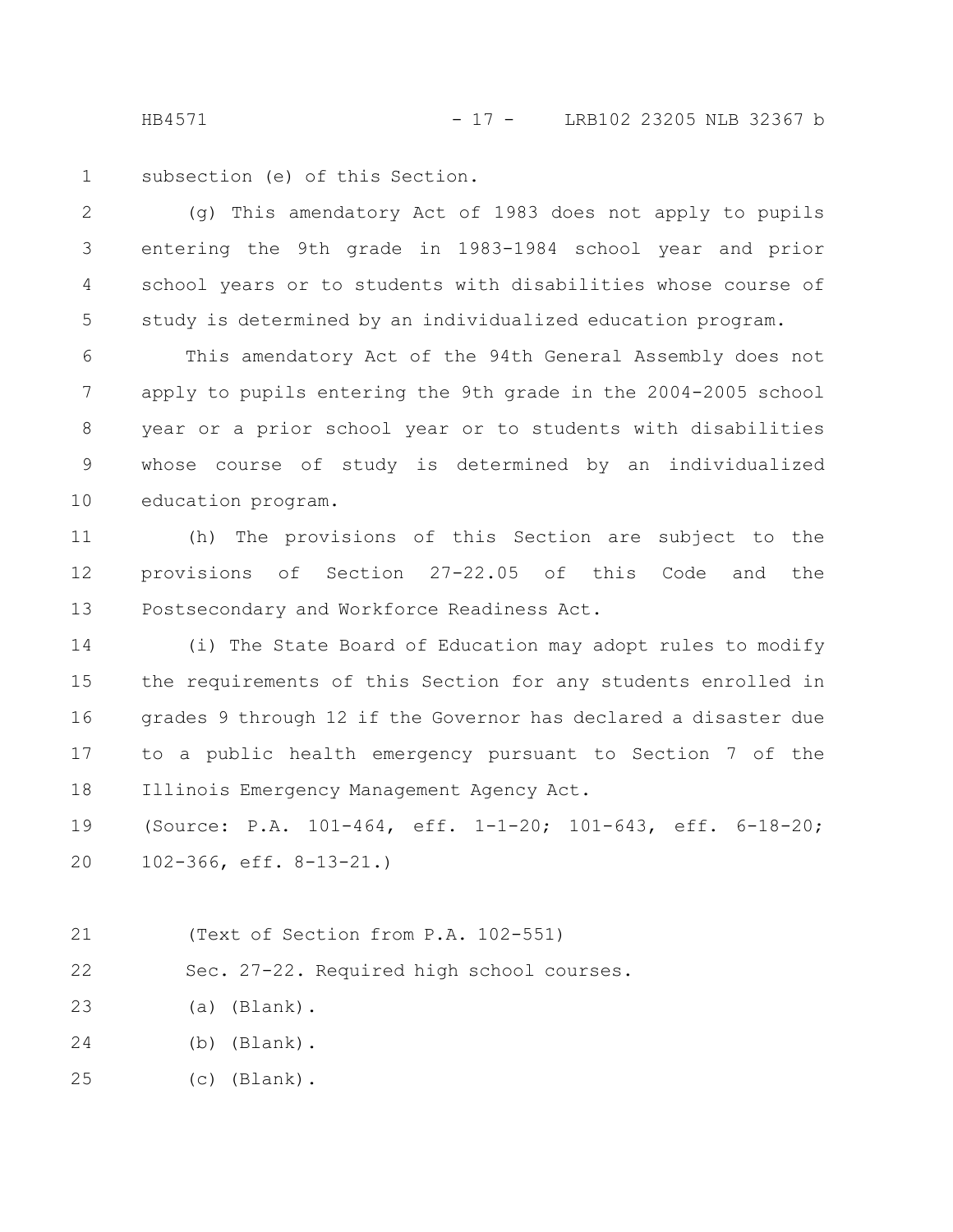HB4571 - 18 - LRB102 23205 NLB 32367 b

(d) (Blank). 1

(e) As a prerequisite to receiving a high school diploma, each pupil entering the 9th grade must, in addition to other course requirements, successfully complete all of the following courses: 2 3 4 5

6

(1) Four years of language arts.

(2) Two years of writing intensive courses, one of which must be English and the other of which may be English or any other subject. When applicable, writing-intensive courses may be counted towards the fulfillment of other graduation requirements. 7 8 9 10 11

(3) Three years of mathematics, one of which must be Algebra I, one of which must include geometry content, and one of which may be an Advanced Placement computer science course. A mathematics course that includes geometry content may be offered as an integrated, applied, interdisciplinary, or career and technical education course that prepares a student for a career readiness path. A one semester course on financial literacy may count toward one semester of mathematics under this subdivision (3), unless a pupil counts an Advanced Placement computer science course toward the 3 years of mathematics required under this subdivision (3). 12 13 14 15 16 17 18 19 20 21 22 23

24

(4) Two years of science.

(5) Two years of social studies, of which at least one year must be history of the United States or a combination 25 26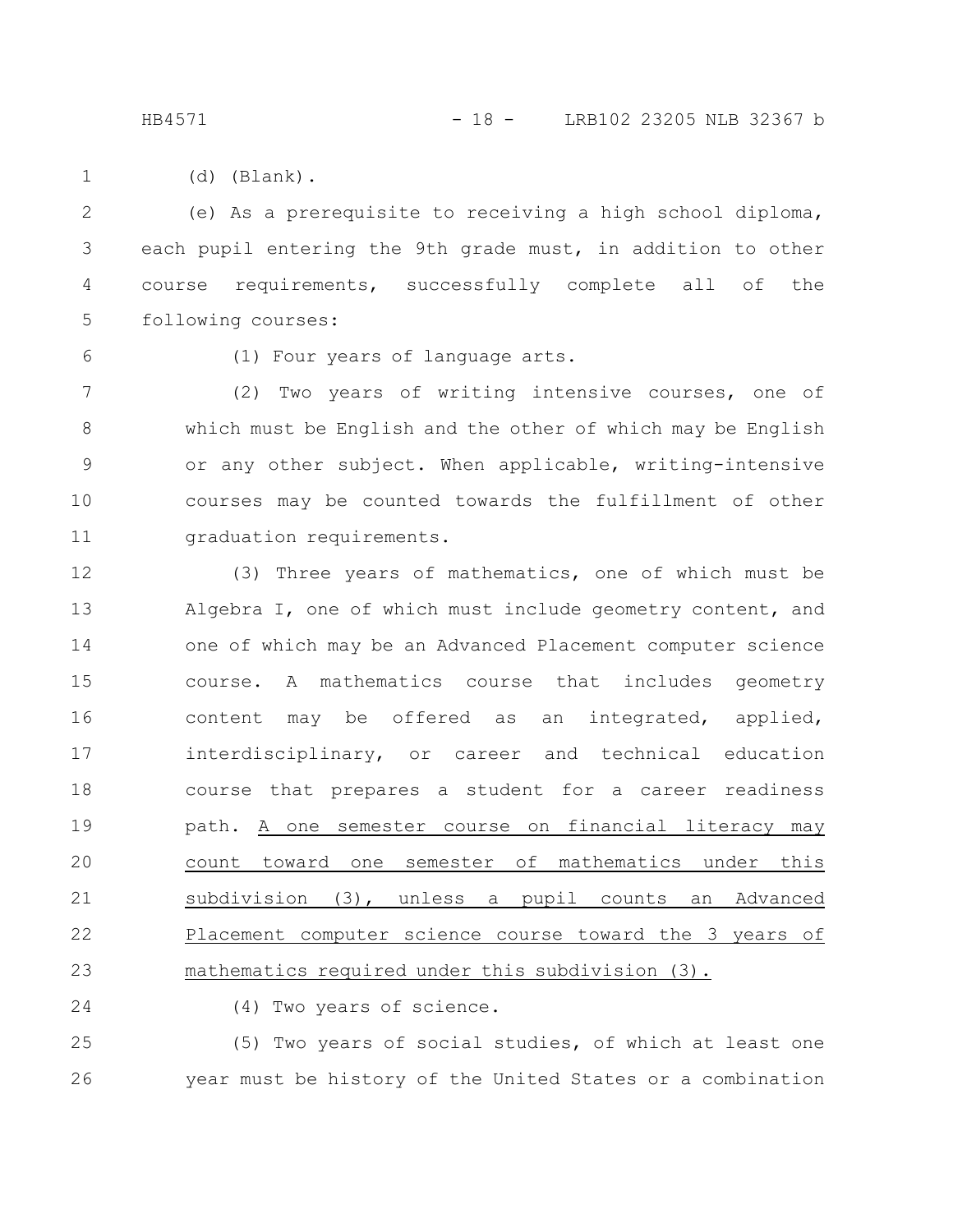of history of the United States and American government and, beginning with pupils entering the 9th grade in the 2016-2017 school year and each school year thereafter, at least one semester must be civics, which shall help young people acquire and learn to use the skills, knowledge, and attitudes that will prepare them to be competent and responsible citizens throughout their lives. Civics course content shall focus on government institutions, the discussion of current and controversial issues, service learning, and simulations of the democratic process. School districts may utilize private funding available for the purposes of offering civics education. 1 2 3 4 5 6 7 8 9 10 11 12

(6) One year chosen from (A) music, (B) art, (C) foreign language, which shall be deemed to include American Sign Language, (D) vocational education, or (E) forensic speech (speech and debate). A forensic speech course used to satisfy the course requirement under subdivision (1) may not be used to satisfy the course requirement under this subdivision (6). 13 14 15 16 17 18 19

(f) The State Board of Education shall develop and inform school districts of standards for writing-intensive coursework. 20 21 22

(f-5) If a school district offers an Advanced Placement computer science course to high school students, then the school board must designate that course as equivalent to a high school mathematics course and must denote on the 23 24 25 26